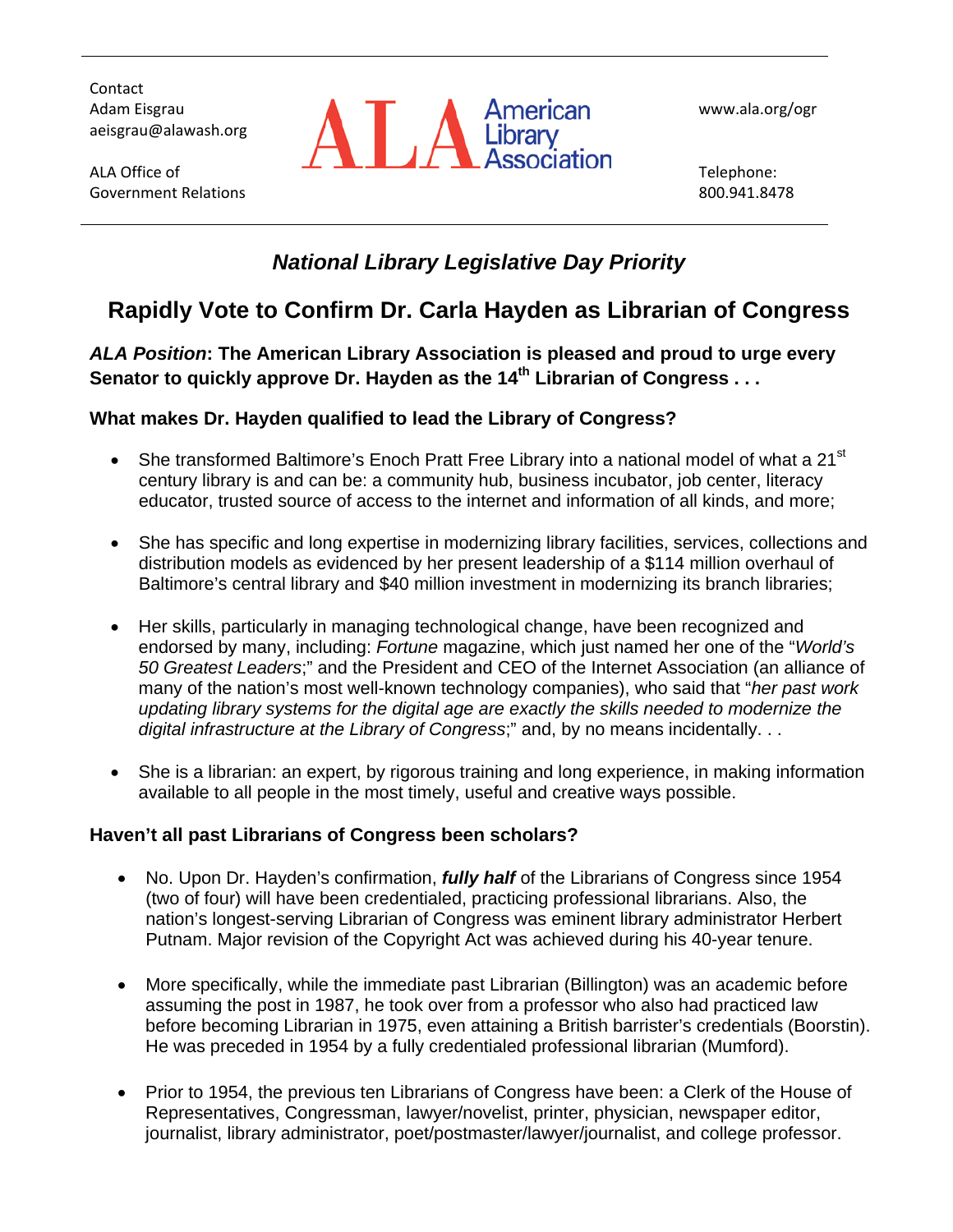

**Opinion** February 25, 2016

# **A perfect nominee for Library of Congress**

**President Barack Obama could not have chosen more wisely** when he nominated longtime Enoch Pratt Free Public Library CEO Carla Hayden to head the Library of Congress this week. Ms. Hayden, who has directed Baltimore's sprawling public library system since 1993, is **ideally suited by experience, vision and temperament** to lead the venerable 214-year-old institution in Washington that has been called America's library. She is an innovator who can be counted on to bring the Library of Congress' vast collection of 162 million books, manuscripts, maps and documents into the digital age for the benefit of people across the country and around the world, and we urge the Senate to confirm her nomination without delay.

In announcing his decision, Mr. Obama noted that "Dr. Hayden has **devoted her career to modernizing libraries** so that everyone can participate in today's digital culture. She has the proven experience, dedication, and deep knowledge of our nation's libraries to serve our country well."

Ms. Hayden graduated from Roosevelt University and earned master's and doctoral degrees in library science from the University of Chicago. For a time she **taught library science at the University of Pittsburgh** before beginning her professional career as a **children's librarian at the Chicago Public Library**, where she became deputy director in 1991. After coming to Baltimore to lead the Pratt, she was **named National Librarian of the Year by Library Journal in 1995** and was **twice honored for her outreach efforts** to disadvantaged and minority communities.

Though Ms. Hayden is often described as a model of calm composure, she's not afraid to get feisty in defense of her beliefs. She was **president of the American Library Association in 2003** when she feuded with then-U.S. Attorney General John Ashcroft over a section of the Patriot Act that allowed the FBI to spy on library users' records. When Ms. Hayden criticized the law as an invasion of readers' privacy, Mr. Ashcroft ridiculed her complaint, claiming the ALA had been "misled." Ms. Hayden promptly shot back that the FBI's snooping was comparable to the government surveillance of librarians during the McCarthy era.

If confirmed by the Senate, Ms. Hayden would take on the formidable task of modernizing a Library of Congress that remains sadly behind the times in terms of technology and to extend the reach of its services to new readers. Its collections have not been digitized for the most part, and critics say it hasn't kept pace with basic improvements such as high-speed Internet service and Wi-Fi connections. In Baltimore, Ms. Hayden **increased patrons' access to computers and e-readers and expanded the library's electronic collection**. She's also **leading a \$114 million renovation of the central library** that began last year and another \$40 million in renovations to neighborhood branches.

Perhaps most importantly, Ms. Hayden throughout her career has **recognized the vital role that libraries play in maintaining and strengthening the communities they serve**. That **commitment to community service was vividly on display last year** when she kept the library's doors open during the unrest following the death of Freddie Gray while in police custody as a haven where residents could gather. "It was very evident that people needed, not only information, but a safe place and a trusted place to go," she recalled. "We became a site for people to actually get food, to get supplies. We opened up our meeting room. It became that community meeting place. People were so relieved to have a safe place to be."

**Ms. Hayden would become the first woman and the first African-American to lead the Library of Congress**, and we have no doubt that she's up to the job. She's **a builder as well as a scholar and superb administrator**.

We can think of no one better qualified to lead America's national library into the 21<sup>st</sup> century.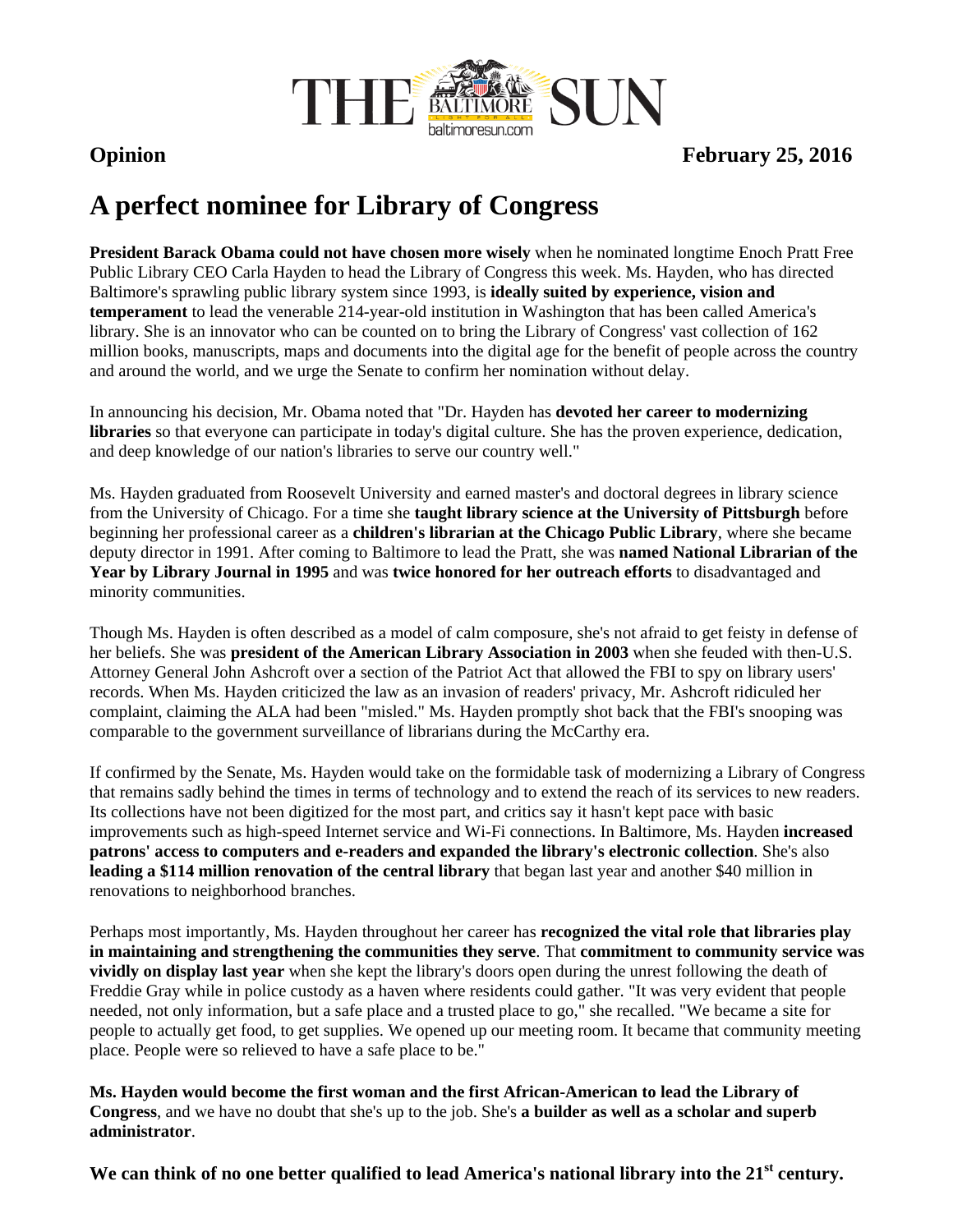Contact: Kevin Maher kmaher@alawash.org

ALA Office of Government Relations



www.ala.org/ogr

Telephone: 800.941.8478 Fax: 202.628.8419

# *National Library Legislative Day Priority*

**Support the Library Services and Technology Act (LSTA)**

*in the Labor, Health and Human Services, Education and Related Agencies Appropriations Bill*

*ALA Position***: The American Library Association asks all Members of Congress to support funding the Library Services and Technology Act at \$186.6 million for FY 2017 to keep libraries contributing at the core of tens of thousands of communities in every state in the nation.**

#### **What does this bill mean for libraries and the public?**

- The Library Services and Technology (LSTA) Act is the *only* federal funding program for libraries. The majority of this funding goes to each state through the Institute of Museum and Library Services in the form of a population-based matching grant.
- Each state determines how best to use its own LSTA funding. States previously have issued grants to libraries, for example, to: update technology resources and services, create summer reading programs, assist job seekers to build resumes and apply for jobs, and assist veterans and many others to obtain public services.
- Unfortunately, because federal LSTA funding is matched with state funds, if LSTA funding were reduced or eliminated, libraries would lose both sources of revenue.
- Funding LSTA at \$186.6 million for FY 2017 would continue critical existing programs and launch a new national digital platform that will connect patrons to services and online collections enabling new forms of inquiry and exploration at any time of the day.
- With LSTA's help, libraries and highly-skilled librarians will continue to serve a vital role in communities by providing free access to all types of information, job skills training, and computing services. The demand for such services has grown in concert with the need to apply online for many jobs and government services, especially for Americans who don't have adequate or affordable broadband in their homes. Even as the economy shows signs of improvement, millions of patrons continue to turn to their local library for assistance and access to essential information of every kind.
- LSTA also supports: improved access to library services for Native Americans, Alaska Native Villages, and Native Hawaiians; National Leadership Grants to support activities of national significance that enhance the quality of library services nationwide and fund pilot programs for coordination between libraries; and the Laura Bush 21<sup>st</sup> Century Librarians program, which develops and promotes the next generation of America's indispensable librarians.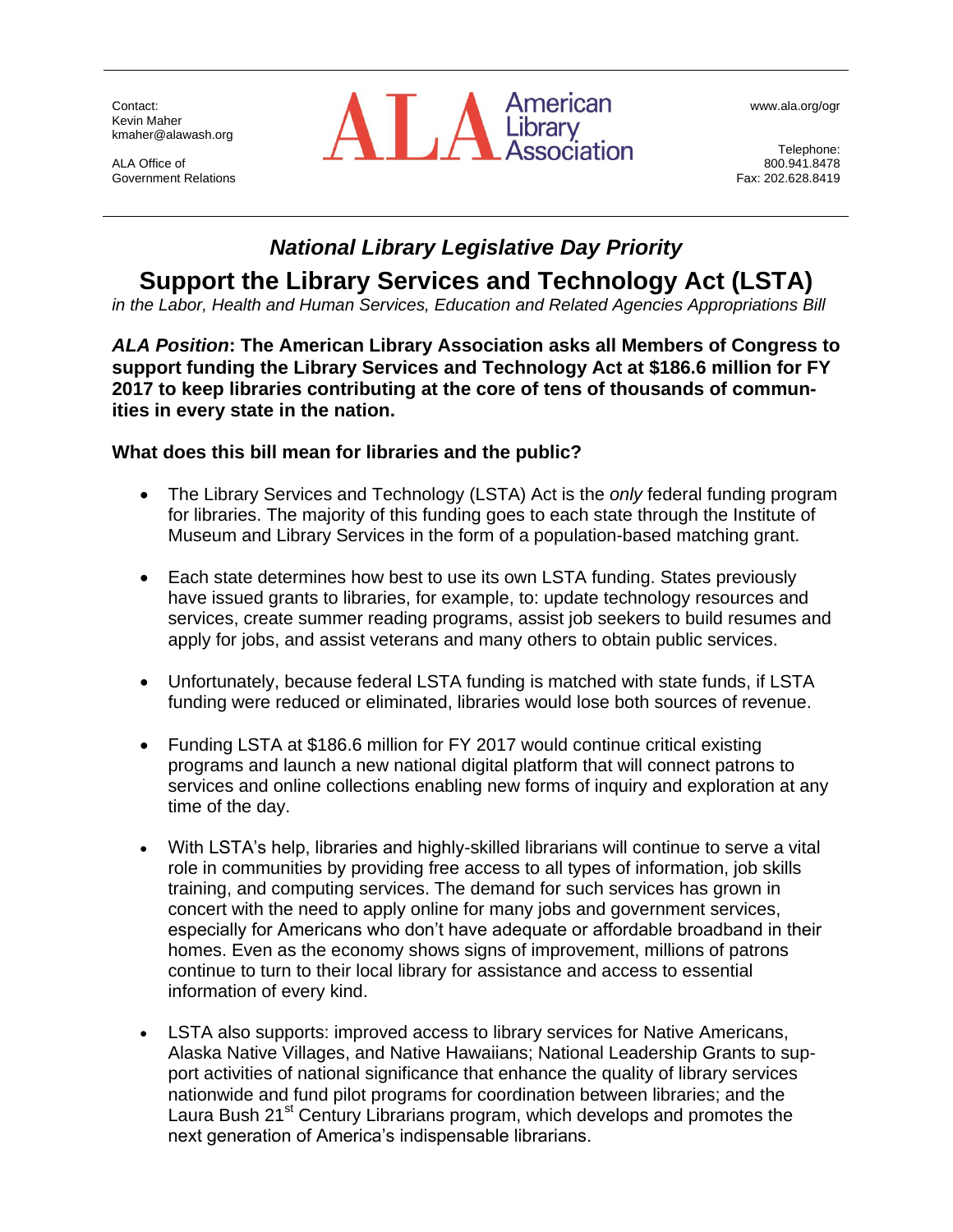Contact: Kevin Maher kmaher@alawash.org

ALA Office of Government Relations



www.ala.org/ogr

Telephone: 800.941.8478 Fax: 202.628.8419

# *National Library Legislative Day Priority*

# **Maintain "Innovative Approaches to Literacy" Funding for School Libraries**

*in the Labor, Health and Human Services, Education and Related Agencies Appropriations Bill*

*ALA Position***: The American Library Association asks all Members of Congress to support level funding of \$27 million in FY 2017 for the proven and effective Innovative Approaches to Literacy (IAL) program.**

### **What does this bill mean for libraries and the public?**

- Innovative Approaches to Literacy (IAL) provides competitive grant awards to school libraries and national not-for-profit organizations used for providing books and childhood literacy programs to children and families in high-need communities. The program also supports parental engagement in their children's reading and promotes student literacy from birth through high school.
- IAL was authorized in the Every Student Succeeds Act of 2015 and is the only source of federal funding for school library materials targeting literacy.
- Exposure to books is an essential part of early childhood literacy and greatly increases a child's odds of success in high school, college and  $21<sup>st</sup>$  century jobs.
- Research has proven that access to quality literacy resources has a direct and positive relationship to lifelong reading behavior and motivation, and encourages families to read together.

### **Level funding of \$27 million for IAL in the FY 2017 will permit libraries to continue to serve millions of school children in every state in the country.**

- Libraries will continue to be the leading federal vehicle for encouraging young children to read and to provide them with access to critical literacy materials.
- IAL programs across the country provide books for children to take home that often are the only books that child may have in their home. Other successful IAL-funded programs have helped purchase e-readers, expand school library access, and replace outdated library materials.
- The most recent available survey of teachers documented that 82% of elementary school students, 87% of middle school students, and 80% of high school students most often find their independent reading books in school libraries.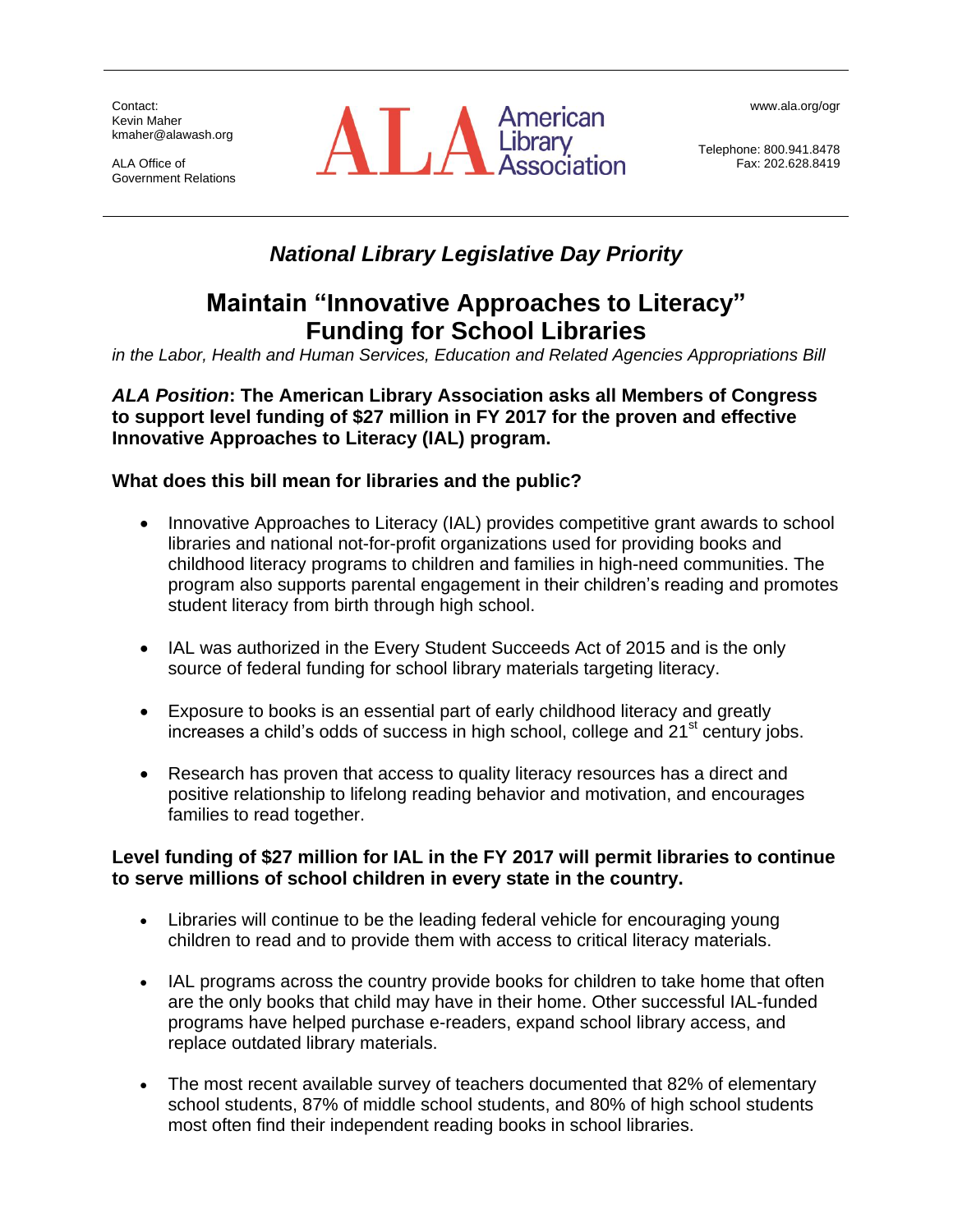Contact: Adam Eisgrau aeisgrau@alawash.org

ALA Office of Government Relations



www.ala.org/ogr

Telephone: 800.941.8478 Fax: 202.628.8419

# *National Library Legislative Day Priority* **Support Real Privacy and Surveillance Law Reform Now!**

### *ALA Position***: The American Library Association urges all Members of Congress to:**

- 1) Immediately pass in the Senate, *without weakening*, the *Email Privacy Act* (H.R.699) as overwhelmingly approved in the House to finally afford full Fourth Amendment protection to emails, texts, tweets, cloud-stored files and all other modern electronic communications immediately upon their creation;
- 2) Repeal the *Cybersecurity Act of 2015*, the dangerously overbroad "information sharing" legislation appended without public debate to the FY2016 omnibus spending measure, by passing *H.R.4350*;
- 3) Reject any legislation that would compel the designer of any encryption system or technology to engineer a "backdoor" vulnerability into that product for the purpose of facilitating its circumvention or defeat, or to breach its own system or technology; and
- 4) Reform Section 702 of the *Foreign Intelligence Surveillance Act* to preclude the warrantless search of citizens' phone and internet communications facilitated by the targeting of non-US citizens domestically or abroad, and to regularly disclose the true scope of its use.

### **Why are libraries on the front lines of the fight for privacy/surveillance law reform?**

Librarians have long defended the public's Fourth Amendment privacy rights against government attempts to obtain patrons' borrowing (and later internet surfing) records without a warrant. Today, libraries and librarians remain fundamentally committed to restoring the Constitutional privacy rights of library users and the civil liberties of all Americans lost to multiple over-broad and inadequately "checked and balanced" statutes, including the: USA PATRIOT Act, Foreign Intelligence Surveillance Act, and Electronic Communications Privacy Act. ALA is dedicated, in particular, to ending ongoing mass surveillance, which continues despite important reforms made by the USA FREEDOM Act of 2015.

### **What current privacy- and surveillance-related bills do libraries back and why?**

- The *Email Privacy Act* (*H.R.699*) as amended and overwhelmingly approved in the House would affect real ECPA reform by requiring that authorities first secure a judiciallyauthorized search warrant to acquire their content, just as the law has long required for personal papers and similar tangible records.
- *H.R.4350* would repeal the Cybersecurity Act of 2015, thus restoring provisions of statutes that it detrimentally amended as if it had not been enacted.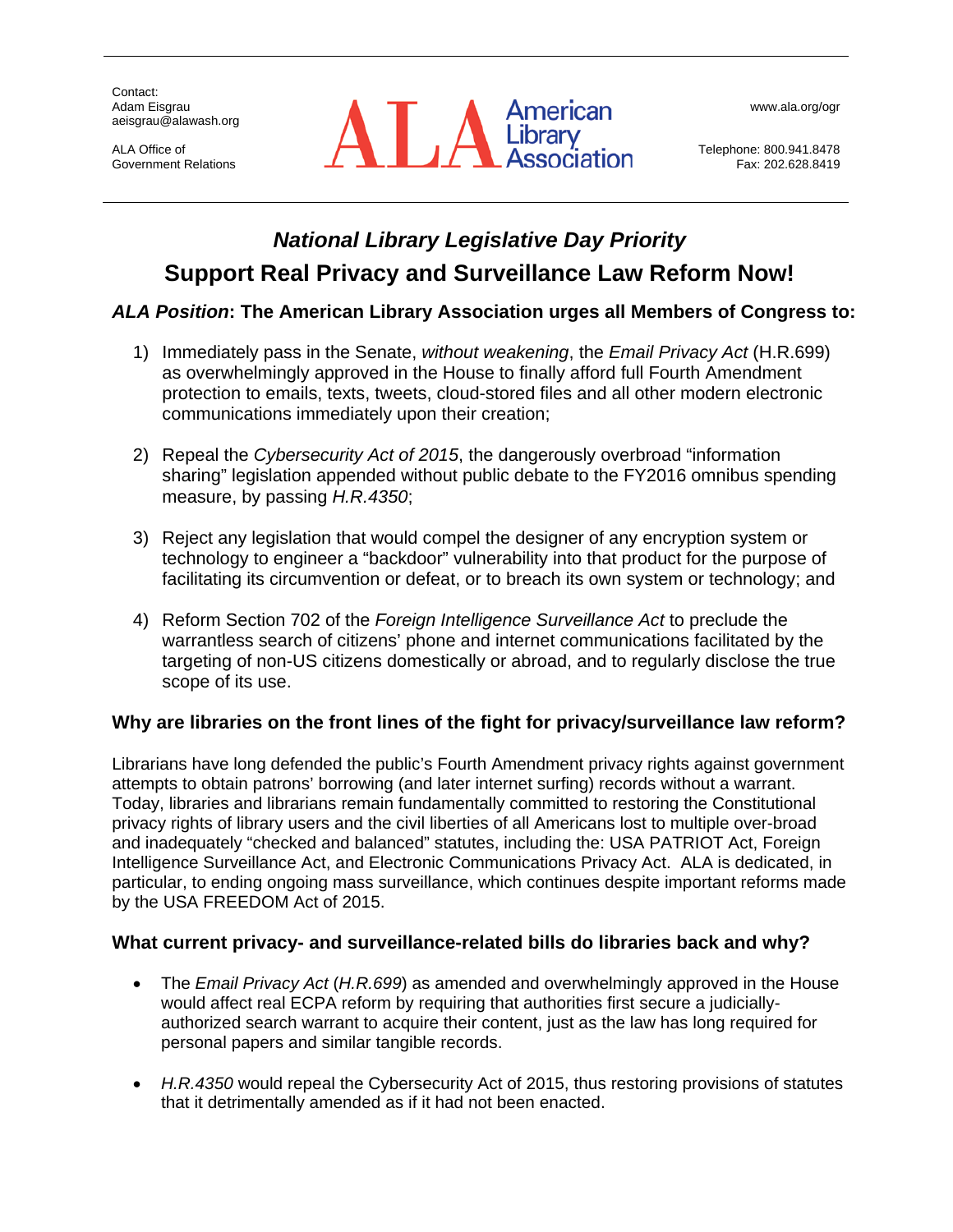**Contact** Adam Eisgrau aeisgrau@alawash.org

ALA Office of Government Relations



Telephone: 800.941.8478 Fax: 202.628.8419

### *National Library Legislative Day Priority*

### **Support the Marrakesh Treaty, Copyright "Recalibration" for Maximum Information Access, and Copyright Office Modernization within the Library of Congress**

### *ALA Position***: The American Library Association urges Members of Congress to . . .**

- 1) Support immediate Senate Committee on Foreign Relations approval, and rapid Senate ratification, of the US-backed "Marrakesh Treaty" for the print disabled;
- 2) Cosponsor and pass legislation to limit the potential for copyright to be misused to restrict learning, scholarship, research, journalism and other established non-infringing uses of copyrighted material, or consumers' use of their own cell phones and other electronic devices, that do not now require (or should not require) prior permission of the copyright owner; and
- 3) Prioritize efforts to modernize the Copyright Office and provide the funds needed to accomplish such long overdue reform, but *OPPOSE* any proposal either to relocate the Copyright Office within the federal government or to redesignate it as an independent agency, including the *Copyright Office for the Digital Economy Act of 2015, H.R. 4241*.

#### **What is the "Marrakesh Treaty" and why is its rapid ratification important?**

This 2013 accord will make available to 4 million U.S. blind and other people with print disabilities access to critical educational and other print materials in accessible digitized formats. ALA and many others do not believe that legislation to implement the Treaty is necessary. However, to avoid further delay in adoption of this critical Treaty (which has been more than a decade in the making) we support adoption of the language put forward by the Administration, and related proposed congressional report language, *as written* only. We strongly oppose any changes to the proposed implementing legislation or report language as unneeded and counterproductive.

#### **What current copyright-related bills do libraries back and why?**

- *H.R.862*, the bipartisan *You Own Devices Act*, by Reps. Blake Farenthold and Jared Polis, would remove the threat of consumer or business liability for reselling, donating or giving away any legally acquired physical item (everything from toasters to cell phones to tractors) that contain embedded software integral to those items' use and function.
- *H.R.1883*, the *Breaking Down Barriers to Innovation Act*, by Sen. Ron Wyden and Rep. Jared Polis would rectify serious problems with the rulemaking process administered by the U.S. Copyright Office under the Digital Millennium Copyright Act (DMCA) and correct deficiencies in existing exceptions to that law.
- *H.R.1587*, the *Unlocking Technology Act*, introduced by Reps. Zoe Lofgren, Thomas Massie, Anna Eshoo and Jared Polis, expands and improves on cell phone unlocking legislation signed into law in 2014 by allowing consumers to permanently unlock all their mobile devices and media in ways that do not infringe current copyrights.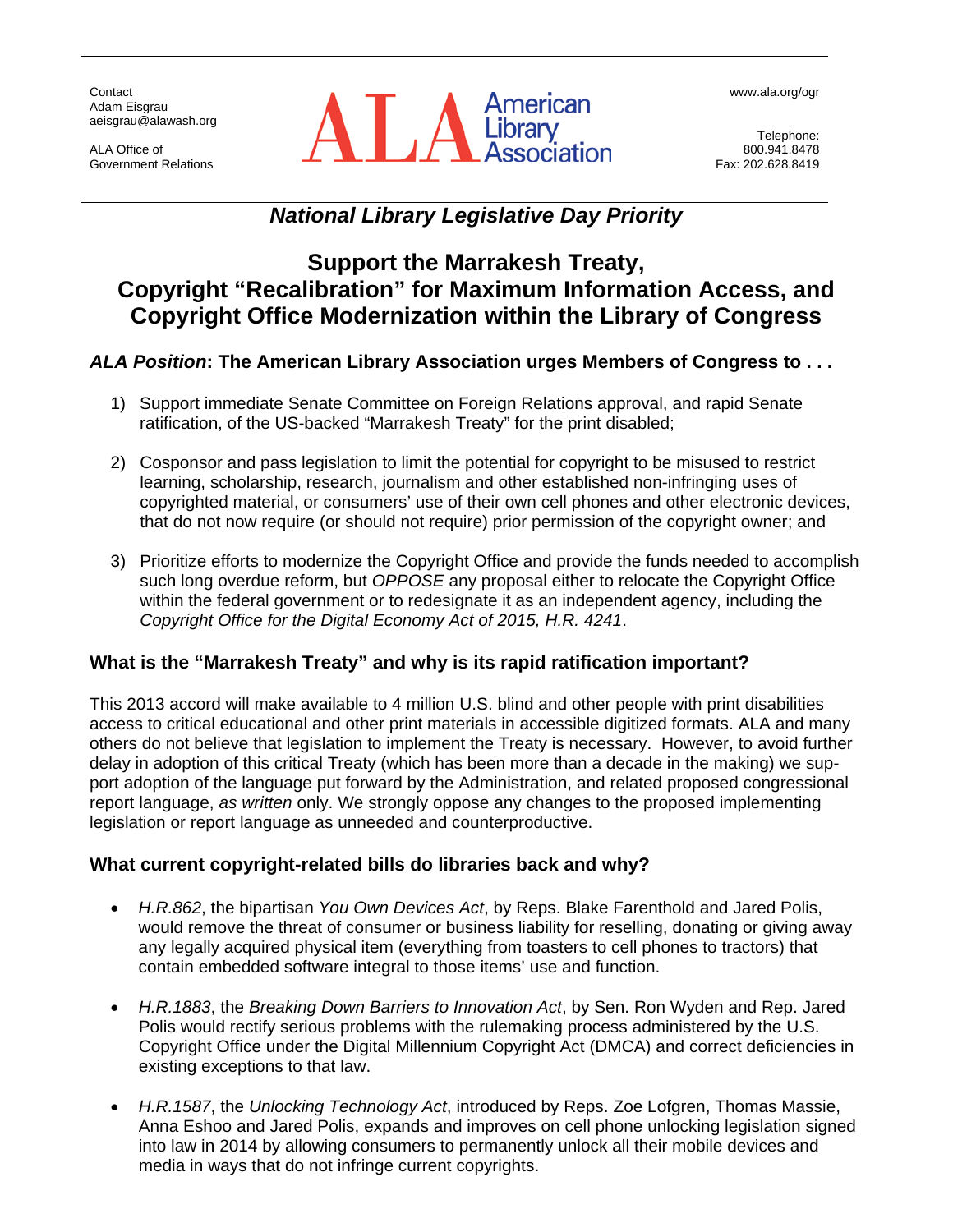www.ala.org/ogr

Contact Adam Eisgrau aeisgrau@alawash.org

ALA Office of Government Relations



Telephone: 800.941.8478 Fax: 202.628.8419

# **POTENTIAL DIRECT AMERICAN MARRAKESH TREATY BENEFICIARIES\***

| <b>STATE</b>         | <b>POPULATION</b> | <b>STATE</b>       | <b>POPULATION</b> |
|----------------------|-------------------|--------------------|-------------------|
|                      |                   |                    |                   |
| Alabama              | 143,900           | Montana            | 23,800            |
| Alaska               | 13,600            | Nebraska           | 33,600            |
| Arizona              | 157,100           | Nevada             | 81,100            |
| Arkansas             | 98,100            | New Hampshire      | 22,000            |
| California           | 790,700           | New Jersey         | 179,100           |
| Colorado             | 106,600           | <b>New Mexico</b>  | 71,300            |
| Connecticut          | 65,300            | <b>New York</b>    | 402,800           |
| Delaware             | 20,800            | North Carolina     | 252,800           |
| District of Columbia | 12,600            | North Dakota       | 11,500            |
| Florida              | 494,900           | Ohio               | 270,900           |
| Georgia              | 262,400           | Oklahoma           | 124,400           |
| Hawaii               | 25,600            | Oregon             | 107,300           |
| Idaho                | 42,700            | Pennsylvania       | 285,300           |
| <b>Illinois</b>      | 266,500           | Rhode Island       | 23,700            |
| Indiana              | 165,400           | South Carolina     | 127,600           |
| lowa                 | 53,100            | South Dakota       | 18,700            |
| Kansas               | 54,200            | Tennessee          | 203,900           |
| Kentucky             | 138,700           | Texas              | 634,600           |
| Louisiana            | 147,800           | Utah               | 45,600            |
| Maine                | 27,200            | Vermont            | 13,800            |
| Maryland             | 111,900           | Virginia           | 155,100           |
| Massachusetts        | 136,500           | Washington         | 147,500           |
| Michigan             | 229,400           | West Virginia      | 72,200            |
| Minnesota            | 83,500            | Wisconsin          | 106,600           |
| Mississippi          | 107,700           | Wyoming            | 12,600            |
| Missouri             | 143,900           | <b>Puerto Rico</b> | 206,400           |
|                      |                   |                    |                   |

**\*/** The number of non-institutionalized, male or female, all ages, all races, regardless of ethnicity, with all education levels in the United States reported to have a visual disability in 2013 according to the National Federation of the Blind: Blindness Statistics (https://nfb.org/blindness-statistics).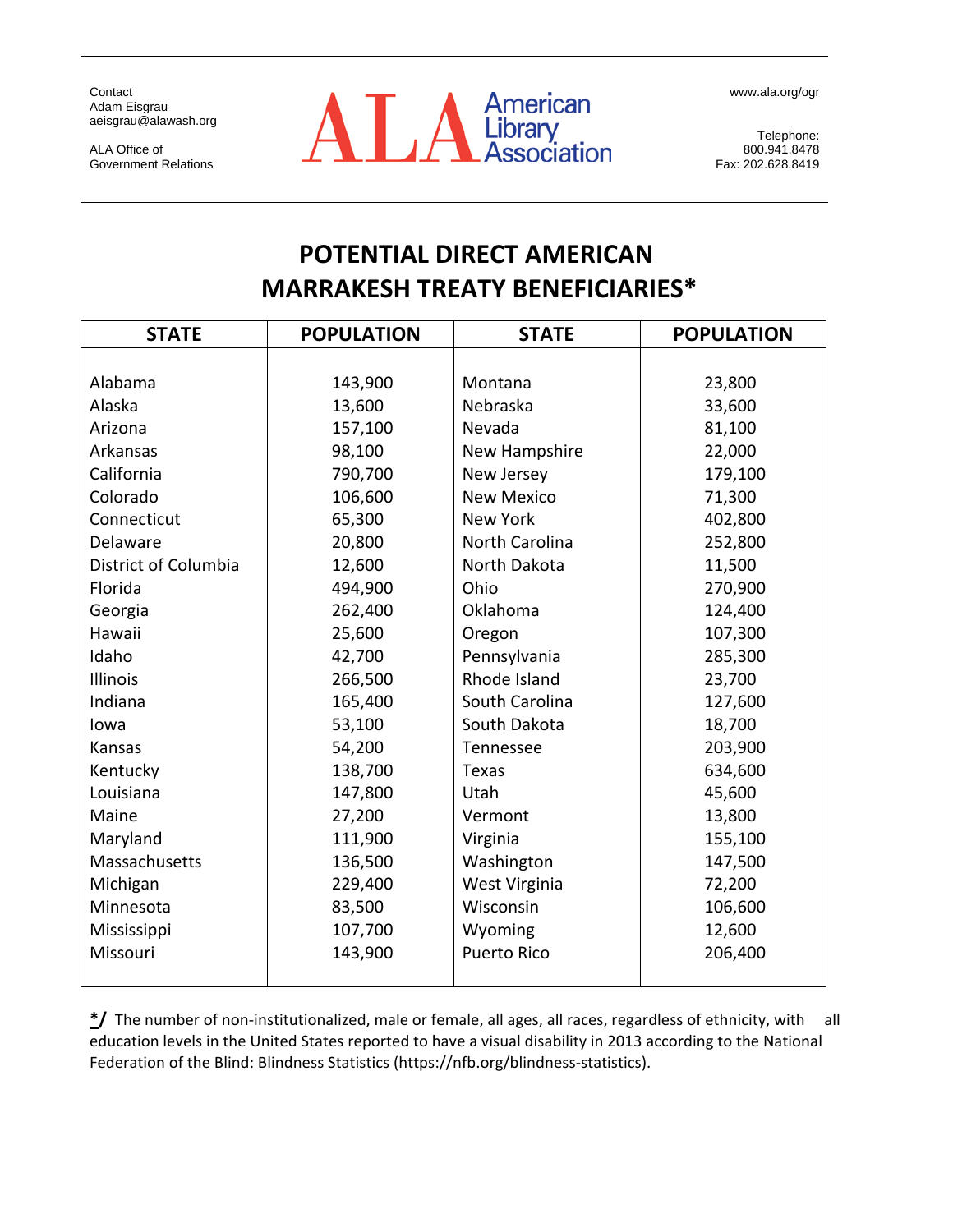Contact: Jessica McGilvray jmcgilvray@alawash.org

ALA Office of Government Relations



www.ala.org/ogr

Telephone: 800.941.8478 Fax: 202.628.8419

# *National Library Legislative Day Priority*

# **Support Freedom of Information Act Reform Conference H.R.653 and S.337**

*ALA Position***: The American Library Association congratulates all Members of Congress for overwhelmingly passing bills in each chamber** *(H.R.653/S.337)* **to accomplish meaningful Freedom of Information Act (FOIA) reform. ALA now calls on the leadership of the House and Senate to promptly negotiate, bring before the House and Senate, and send to the President this year a "Conference Report" merging the best of both bills that affords the public the soonest, broadest and most easily obtained access to government information of all kinds.** 

### **What do these bills mean for libraries and the public?**

- Public access to information by and about the government is a basic tenet of democratic society and has long been a core principle of librarianship;
- These bills move us one step closer to ensuring that all non-classified government information is available to members of the public in accessible formats.

### **As passed, H.R.653 and S.337 would:**

- Codify a "presumption of openness," requiring that records be released unless there is a foreseeable harm from release or legal requirement to withhold them;
- Improve public access to released records;
- Better define and guide the use of agency-assessed fees for documents; and
- Strengthen the Office of Government Information Services (OGIS).

### *Background:*

- *H.R.653*, the *FOIA Oversight and Implementation Act of 2015,* passed the House on 01/11/2016.
- *S.337*, the *FOIA Improvement Act of 2015,* passed the Senate on 03/15/2016.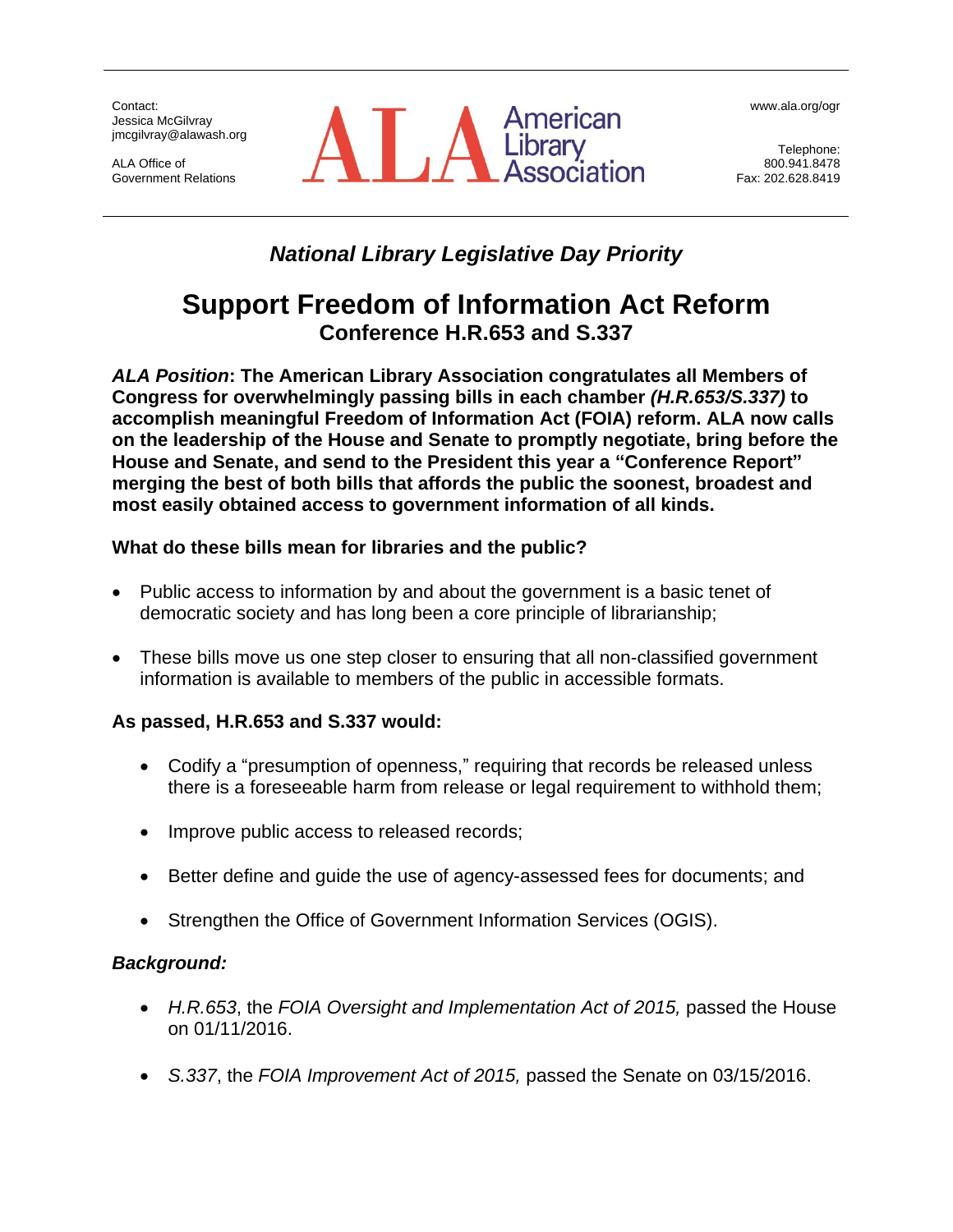Contact: Jessica McGilvray jmcgilvray@alawash.org

ALA Office of Government Relations



www.ala.org/ogr

Telephone: 800.941.8478 Fax: 202.628.8419

# *National Library Legislative Day Priority* **Support Public Access to Taxpayer-Funded Research**

#### *ALA Position***: The American Library Association encourages Members of Congress to demonstrate their support of broad public access to taxpayer funded research by:**

- 1) Passing the Fair Access to Science and Technology Research Act of 2015 (FASTR); and
- 2) Passing the Equal Access to Congressional Research Service Reports Act of 2016

### **What do these bills mean for libraries and the public?**

- FASTR will assure that the tax-paying public—including students, teachers, journalists, scientists, entrepreneurs and established businesses alike—will have prompt access to publicly funded research *without paying for it twice*.
- CRS reports play a vital role in informing Congressional debate and lawmaking. This legislation will provide the public with both a window into the legislative process and substantive information critical to its involvement in that process.

### **If passed, FASTR (S.779 / H.R.1477) would:**

 Require federal departments and agencies with an annual extramural research budget of \$100 million or more to develop a policy requiring researchers to submit an electronic copy of the final manuscript of any article of theirs accepted for publication in a peerreviewed journal. The bill would also require that each such taxpayer-funded manuscript be made available to the public, online and without cost, no later than twelve months after the article has been published in a peer-reviewed journal.

### **If passed, the Equal Access to CRS Reports Act of 2016 (S.2639 / H.R.4702) would:**

 Direct the U.S. Government Publishing Office (GPO) to establish and maintain a public website that provides access to Congressional Research Service (CRS) reports that are searchable, sortable, and downloadable without charge. It would *not* compel the release of any private Congressional correspondence or confidential Member inquiry.

### *Background:*

- *S.779*, the *Fair Access to Science and Technology Research Act* of 2015, was reported out of Committee on Homeland Security and Governmental Affairs on 03/08/2016. *H.R.1477* is the identical House version of the bill.
- *S.2639* and *H.R.4702*, the *Equal Access to CRS Reports Act of 2016*, are identical Senate and House bills that were introduced on 03/03/2016.